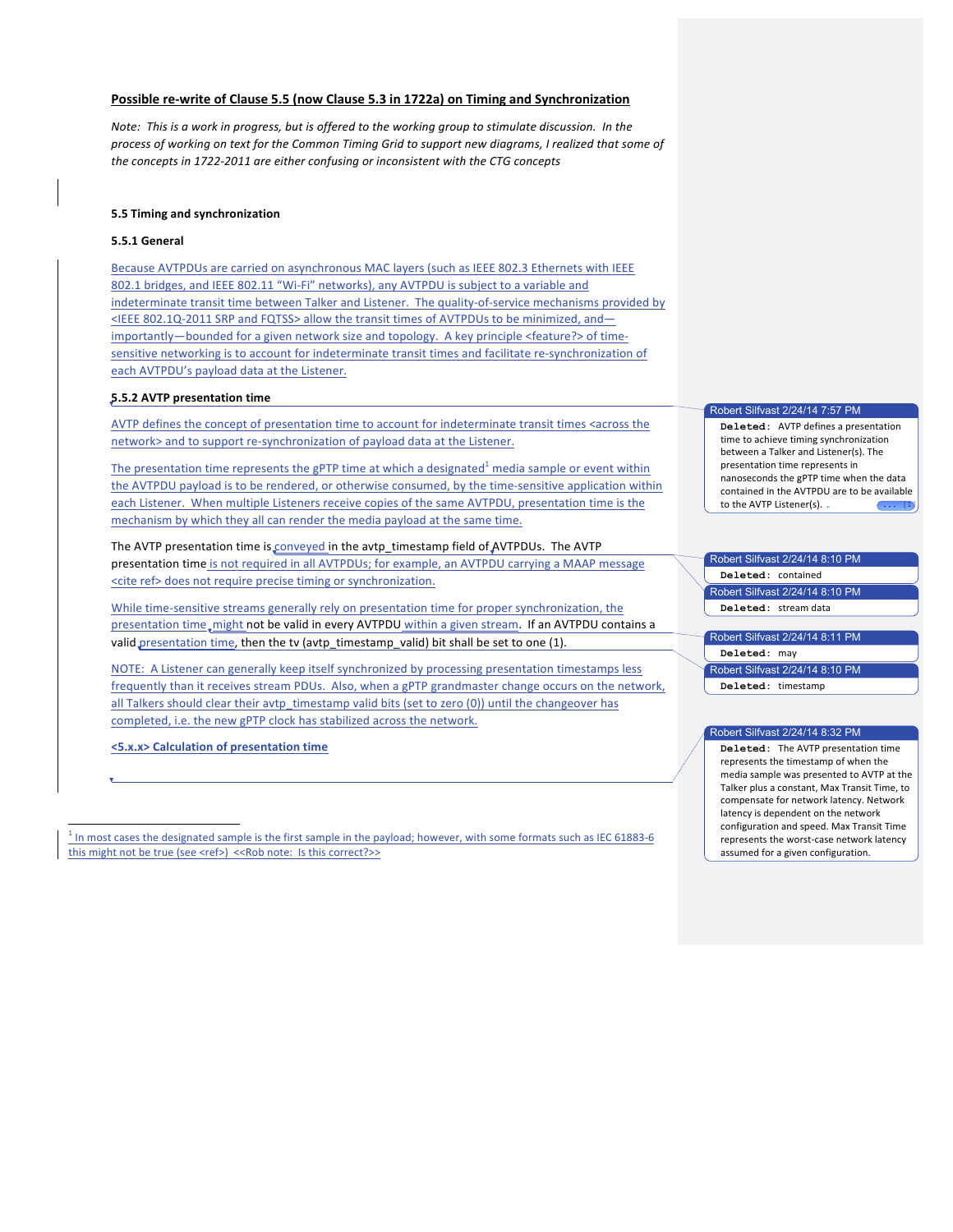At the instant when a time sensitive application within a Talker generates a media sample or event, the corresponding gPTP time is captured (or otherwise known) within the Talker. This time is denoted as t<sub>a</sub>. The sample or event is then inserted into an AVTPDU, along with a presentation time **t**<sub>p</sub>, and queued for transmission<sup>2</sup>. In order to guarantee that the sample or event is ready for consumption within the Listener(s) at time  $t_p$ , the difference  $t_p - t_G$  must be greater than or equal to the known and bounded maximum transit time between the Talker and all of its Listeners. This difference value is defined as "Max Transit Time" ( $t_{MT}$ ), and it must account for two components,  $t_{GO}$  and  $t_{WCL}$ , as defined below:

 $t_{\text{GQ}}$  = the time within the Talker between generating the sample (or event) and queuing it for transmission $3$ 

 $t_{\text{wcl}}$  = the worst-case latency of the network path between the Talker device's transmission queue and any Listener application receiving the given stream. This includes any time required to transfer the payload data from the network interface to the application buffer at the Listener.

Requirement:  $t_{MT} = t_P - t_G \geq t_{GO} + t_{WCL}$ 

For a given Talker-Listener pair, it is possible to determine  $t_{\text{GO}}$  and  $t_{\text{WCL}}$  based on knowledge of the implementations within both the Talker and the Listener and the path across the network. The means by which t<sub>WCL</sub> is calculated depends on network link and bridge parameters, and is outside the scope of this standard $4$ .

For AVTPUs containing media stream data, it is furthermore recommended that Max Transit Time be set to an integer multiple of the nominal media clock period t<sub>c</sub> for the given stream. The reasoning behind this is based on important concepts described in Section  $\langle 5.x.x \rangle$  Common Timing Grid.

Recommended:  $t_{MT}/t_c$  = an integer

In summary:

<u> 1989 - Johann Barn, mars ann an t-Amhain an t-Amhain an t-Amhain an t-Amhain an t-Amhain an t-Amhain an t-Amh</u>

 $t_P = t_G + t_{MT}$ 

Unless otherwise determined, the value for  $t_{MT}$  shall be computed as follows:

# Table 5.3-AVTP default values for Max Transit Time

Class Max Transit Time  $(\underline{t}_{MT})$ 

A 2.0 msec, rounded up to the next integer multiple of the media clock period

B 50.0 msec, rounded up to the next integer multiple of the media clock period

## Robert Silfvast 2/24/14 9:34 PM

**Comment [1]:** This is the same thing as "max timing uncertainty" in the original 1722-2011 standard. I think this is much less confusing.

#### Robert Silfvast 2/25/14 9:27 AM

**Comment** [2]: It might make sense to further break this into two components, one being essentially the "MSRP accumulated latency" and other being the latency from rx queue to Listener's application buffer

## Robert Silfvast 2/24/14 8:44 PM

**Deleted:** It is possible for a Talker and a Listener 

# Robert Silfvast 2/24/14 9:46 PM

**Deleted:** the Max Transit Time value to use in a given stream. The mechanism for a Talker and a Listener to negotiate Max Transit Time

## Robert Silfvast 2/24/14 11:25 PM

**Deleted:** Unless otherwise negotiated between the Talker and the Listener, the Max Transit Time to calculate the AVTP presentation time is defined by the Default Max Transit Time in Table 5.3

Robert Silfvast 2/24/14 11:16 PM

**Deleted:** .

# Robert Silfvast 2/24/14 10:05 PM

**Deleted:** ms

 $^2$  In many of the defined AVTP formats, an AVTPDU encapsulates not just one, but multiple, media samples or events for the sake of improving payload/header efficiency. The waiting-time delay imposed by collecting and buffering multiple samples, prior to forming a packet, is outside the scope of this section and should simply be treated as an additional delay in the data path, above and beyond the Max Transit Time described herein.

<sup>&</sup>lt;sup>3</sup> Note that either  $t_{GO}$  or  $t_G$  (but not both!) should account for any buffering delays imposed by collecting multiple samples if the AVTP format uses such a scheme.<br> $\frac{4}{1}$ The interested reader should consult <IEEE 802.1Q-2011 SRP and FQTSS etc>